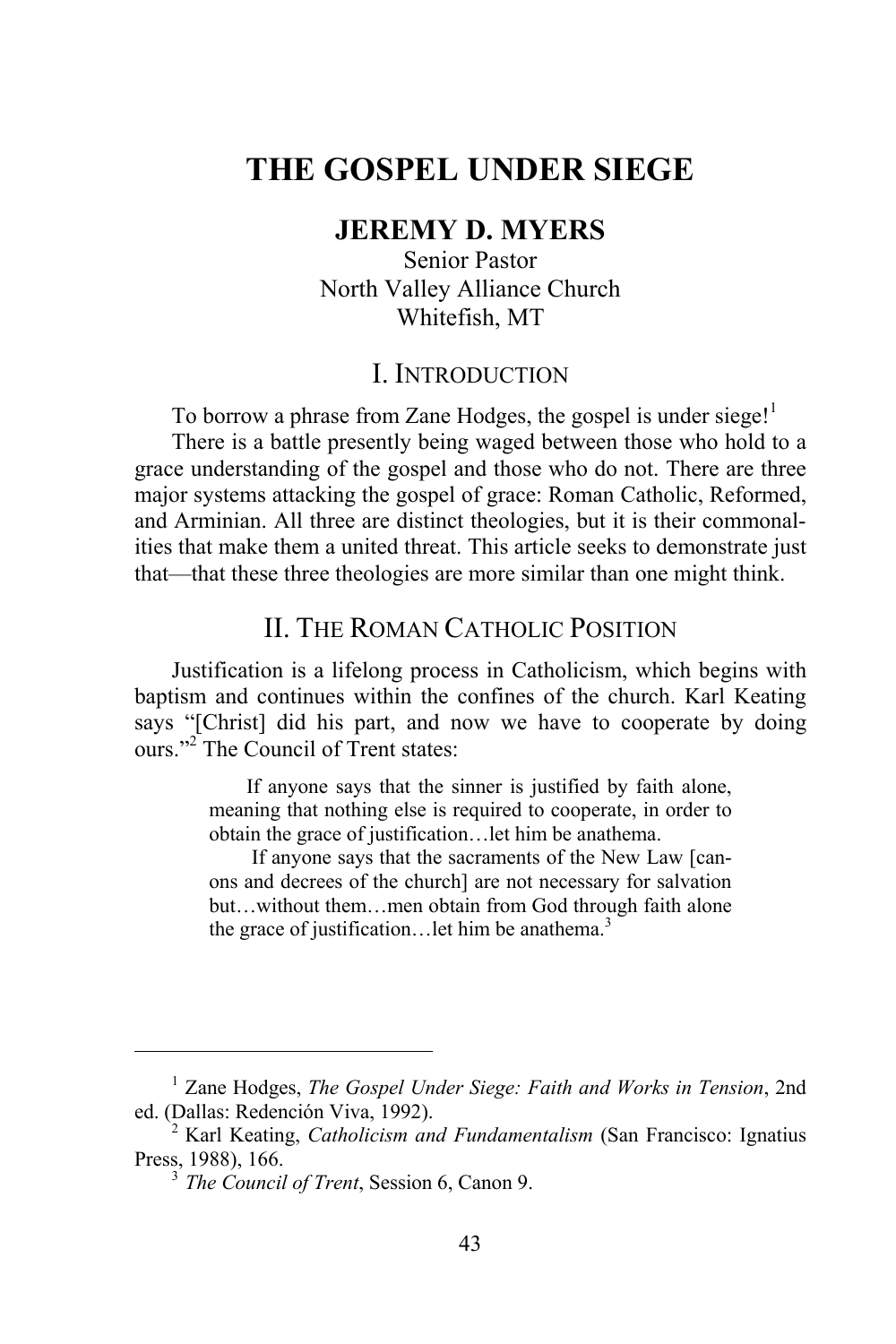The Roman Catholic Catechism notes that "living faith works through charity<sup>34</sup> and "service of and witness to the faith are necessary for salvation<sup> $,5$ </sup>

From this theology, it logically follows that:

According to the Lord's words "Thus you will know them by their fruits" [Mt 7:20]—reflection on God's blessings in our life and in the lives of the saints offers us a guarantee that grace is at work in us and spurs us on to an ever greater faith and an attitude of trustful poverty*.* 6

Thus, looking for "fruit" and "God's blessings" in one's life is the way by which a person can know whether or not they will be saved.

The following summarizes Catholic teaching: "To gain the happiness of heaven we must know, love, and serve God in this world."<sup>7</sup> Without good works, no one will get to heaven.

# III. THE REFORMED POSITION

Although the nomenclature "Reformed" and "Reformation" should connote drastic change, the position is closer to Rome than most would think. Radmacher states, "I fear that some current definitions of faith and repentance are not paving the way back to Wittenberg but, rather, paving the way back to Rome. Justification is becoming 'to make righteous' rather than 'to declare righteous."<sup>8</sup>

Given the fact that S. Lewis Johnson calls the Westminster Confession the "standard of reference that evangelicals as a whole will accept in the main,"<sup>9</sup> this document is a good place to start.

> Although hypocrites, and other unregenerate men, may vainly deceive themselves with false hopes and carnal presumptions:

 $\overline{a}$ 

<sup>&</sup>lt;sup>4</sup> See, *Catechism of the Catholic Church*, Part 3, Sect 1, Ch 1, Art 7, Sub-Sect II, Paragraph 1815, http://www.christusrex.org.

 $<sup>5</sup>$  Ibid, Paragraph 1814.</sup>

<sup>6</sup> *Catechism of the Catholic Church*, Part 3, Section 1, Chapter 3, Article 2, Sub-Section III, Paragraph 2005.

<sup>&</sup>lt;sup>7</sup> "Catholic Beliefs," 1990-2001, catholic.org/clife/prayers/beliefs.shtml.

<sup>&</sup>lt;sup>8</sup> Earl Radmacher in "First Response to 'Faith According to the Apostle James' by John F. MacArthur, Jr.," *JETS* 33:1 (March 1990): 40-41. 9

S. Lewis Johnson, "How Faith Works," *Christianity Today* (September 1989): 21.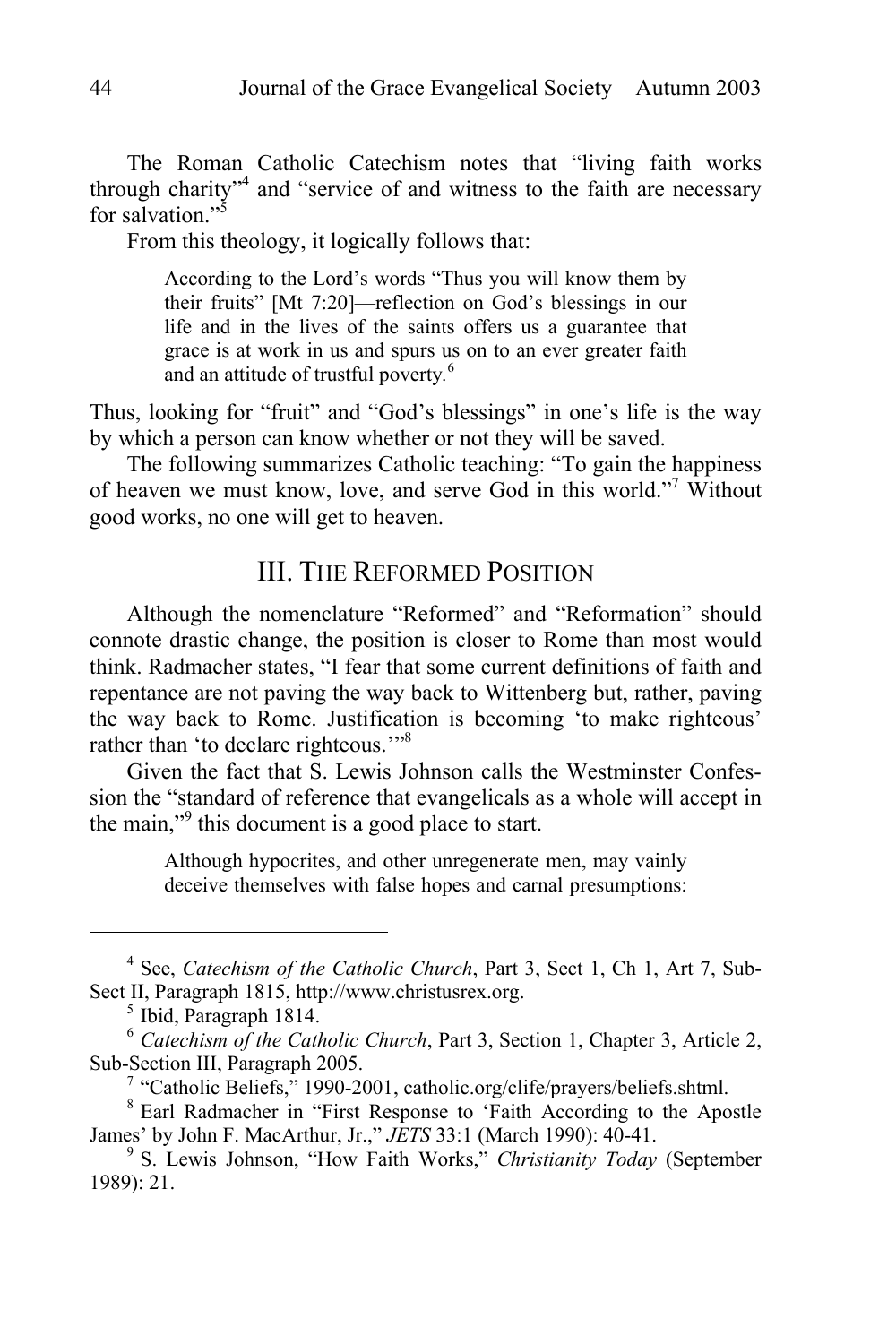of being in the favor of God and estate of salvation; which hope of theirs shall perish: yet such as truly believe in the Lord Jesus, and love him in sincerity, endeavoring to walk in all good conscience before him, may in this life be certainly assured that they are in a state of grace, and may rejoice in the hope of the glory of God: which hope shall never make them ashamed.<sup>10</sup>

Thus, the Confession states that only those who truly believe, love God in sincerity, and endeavor to walk in all good conscience before him, may be assured that they will make it to heaven.

James Montgomery Boice concurs:

 $\overline{a}$ 

…this is not only a matter of our demonstrating a genuinely changed behavior and thus doing good works if we are justified. It must also be that our good works exceed the good works of others…When Jesus said, "Unless your righteousness surpasses that of the Pharisees and the teachers of the law…," he meant, "Unless you who call yourselves Christians, who profess to be justified by faith alone and therefore confess that you have nothing whatever to contribute to your own justification—unless you nevertheless conduct yourselves in a way which is utterly superior to the conduct of the very best people who are hoping to save themselves by their own good works, you will not enter God's kingdom because you are not a Christian in the first place. $11$ 

R.C. Sproul sums this view up by stating, "In the Reformed view works are a necessary fruit of justification."<sup>12</sup>

Charles Hodge, the famous Reformed theologian writes:

False security of salvation commonly rests on the ground of our belonging to a privileged body, the church, or to a privileged class, the elect. Both are equally fallacious. *Neither the members of the church nor the elect can be saved unless they persevere in holiness*. And they cannot persevere in holiness without continual watchfulness and effort. $^{13}$ 

 $10$  See www.reformed.org/documents/westminster\_conf\_of\_ faith.html.

<sup>&</sup>lt;sup>11</sup> J. Montgomery Boice, *Amazing Grace* (Wheaton: Tyndale, 1993), 73-74.<br><sup>12</sup> R. C. Sproul, *Faith Alone* (Grand Rapids: Baker Books, 1995), 156.<br><sup>13</sup> Charles Hodge, *A Commentary on 1 & 2 Corinthians* (Edinburgh: Banne

of Truth Trust, 1974), 181, emphasis added.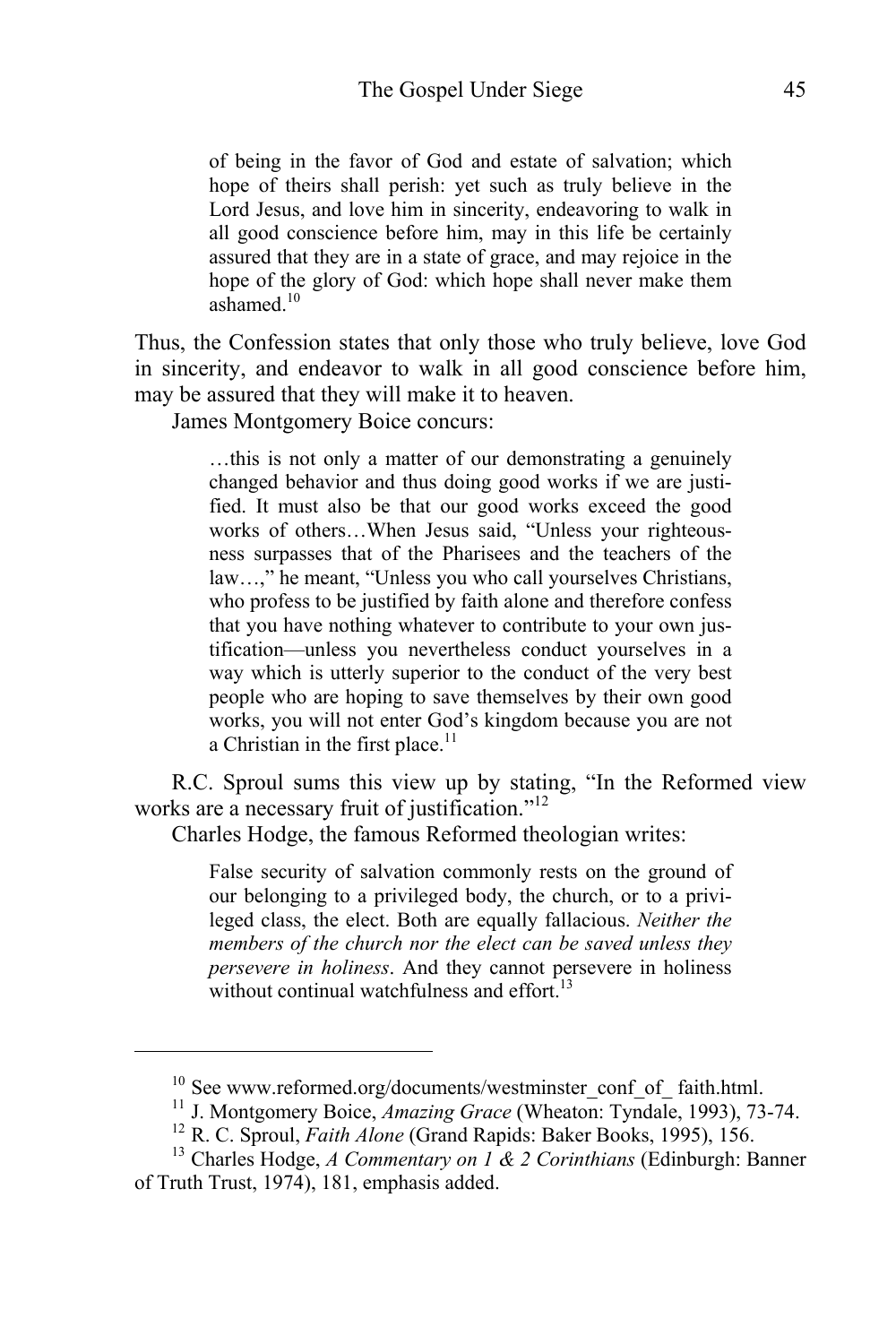In a small booklet by John Piper, in which he discusses Perseverance of the Saints, he writes, "Election is unconditional, but glorification is not. There are many warnings in Scripture that those who do not hold fast to Christ can be lost in the end."14

Arthur W. Pink makes the following "line in the sand" statement: "Readers, if there is a reserve in your obedience, you are on your way to hell."<sup>15</sup> He elaborates elsewhere by saying:

> There is a deadly and damnable heresy being widely propagated today to the effect that, if a sinner truly accepts Christ as his personal Savior, no matter how he lives afterwards, he cannot perish. That is a satanic lie, for it is at direct variance with the teaching of the Word of truth. *Something more than believing in Christ is necessary to ensure the soul's reaching heaven*. 16

Again, Pink writes:

 $\overline{a}$ 

…all faith does not save; yea, all faith in Christ does not save. Multitudes are deceived upon this vital matter. Thousands of those who sincerely believe that they have received Christ as their personal Savior and are resting on His finished work, are building upon a foundation of sand.<sup>17</sup>

The Council of Trent authors would probably give a hearty "Amen!"

## IV. THE ARMINIAN POSITION

The Remonstrants, followers of Arminius, wrote in reaction to the Calvinists, "True believers can through their own fault fall into horrible sins and blasphemies, persevere and die in the same: and accordingly they can finally fall away and go lost."18 The Remonstrants thus taught the possibility of a loss of justification.

<sup>14</sup> John Piper and Bethlehem Baptist Church, *TULIP: What We Believe About the Five Points of Calvinism* (Minneapolis: Desiring God Ministries,

<sup>1997), 23.&</sup>lt;br><sup>15</sup> A.W. Pink, *Practical Christianity* (Grand Rapids: Guardian, 1974), 16.<br><sup>16</sup> A.W. Pink, Quoted in Ian Murray, *The Life of A.W. Pink* (Edinburgh: The Banner of Truth Trust, 1995), 248-49, emphasis added.

<sup>&</sup>lt;sup>17</sup> A.W. Pink, *Studies on Saving Faith*, www.reformed.org/books/pink.<br><sup>18</sup> Laurence Vance, *The Other Side of Calvinism*, rev. ed. (Pensacola, FL:

Vance Publications, 1991, 1999), 605.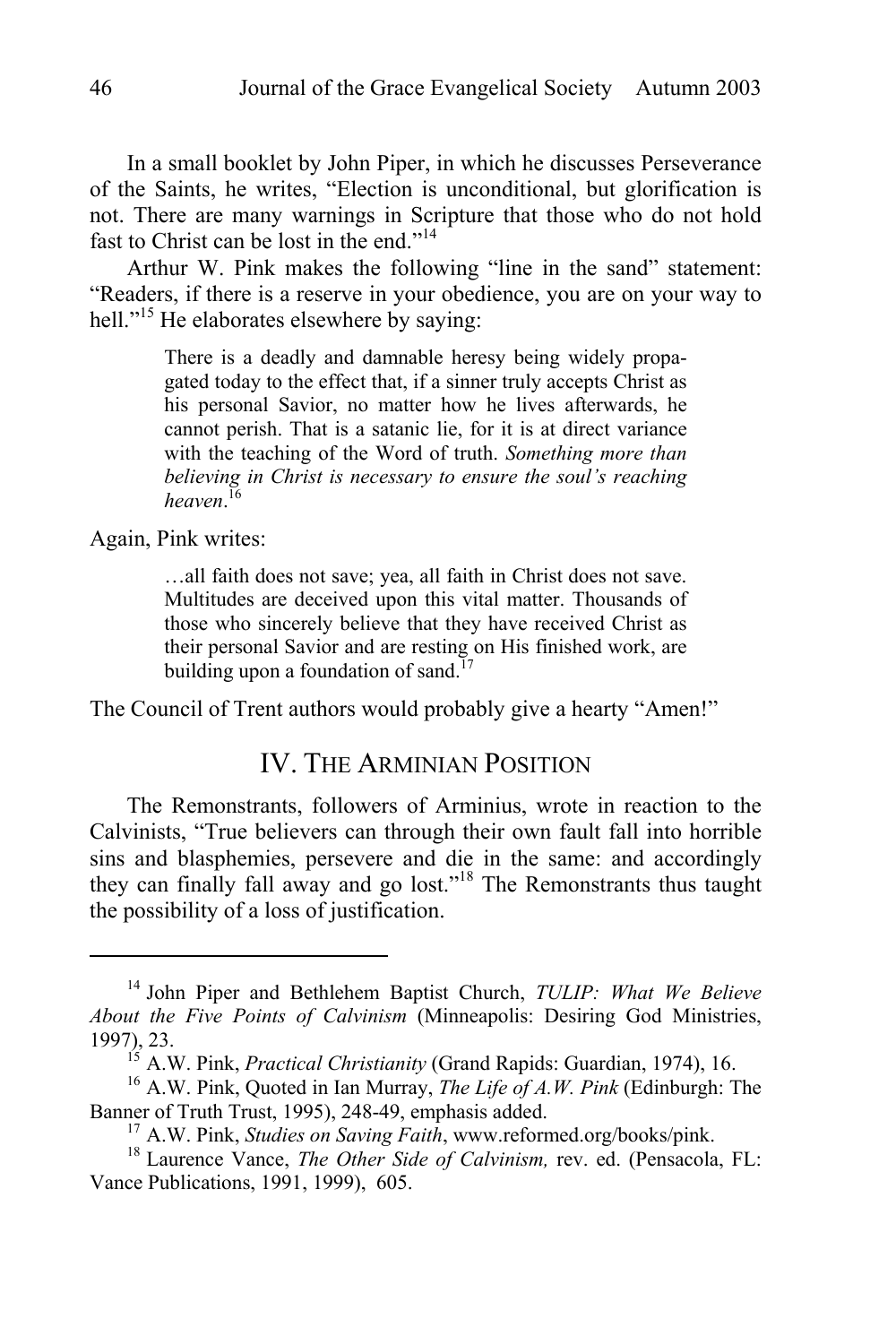John Wesley, in writing a letter to a Roman Catholic, tried to show how similar Catholics and Protestants are. He writes,

> If he does not [act according to Christian principles], we grant all his faith will not save him. And this leads me to show you, in few and plain words, what the practice of a true protes- $\tanh^{19}$  is…

> A true Protestant believes in God, has a full confidence in his mercy, fears him with a filial fear, and loves him with all his soul. He worships God in spirit and in truth, in every thing gives him thanks; calls upon him with his heart as well as his lips, at all times and in all places; honors his holy name and his word, and serves him truly all the days of his life...<sup>20</sup>

Shank concurs: "There is no valid assurance of election and final salvation for any man, apart from deliberate perseverance in faith.<sup>"21</sup> Agreeing Guy Duty states, "We have seen that God's salvation covenant is a continuing covenant. And it is a monstrous deception to teach that the continual sinner will be saved by a continued covenant that demands his continued obedience  $v^{22}$ 

 Daniel Corner's newsletter gives a vitriolic and thorough explanation of Arminian teaching:

> to enter the kingdom of God Christians must endure hatred and persecution to the very end of their lives (Mt. 10:22; Heb. 3:14; Rev. 2:10, 11); live holy (Rom. 6:22; Heb. 12:14); bring forth good fruit (Mt. 7:19); and do good works (John 5:29), according to New Testament grace.<sup>23</sup>

 $\overline{a}$ 

<sup>19</sup> John Wesley notes, "I say *true Protestant;* for I disclaim all common swearers, Sabbath breakers, drunkards; all whoremongers, liars, cheats, extortioners; in a word, all that live in open sin. These are no Protestants; they are no Christians at all…" ("A Letter to a Roman Catholic," in *Selections from the writings of the Rev. John Wesley,* ed. Herbert Welch [New York: Eaton & Mains, 1901], 229).<br><sup>20</sup> Ibid.

<sup>&</sup>lt;sup>21</sup> Robert Shank, *Life in the Son* (Springfield, MO: Westcott Pubs., 1960), 293.

<sup>&</sup>lt;sup>22</sup> Guy Duty, *If Ye Continue* (Minneapolis: Bethany, 1966), 65, 169.<br><sup>23</sup> Daniel Corner, "Pairs of Truths," in *Fighting the Good Fight*, Vol. 8,

Num. 2 (Summer 2002), 5.